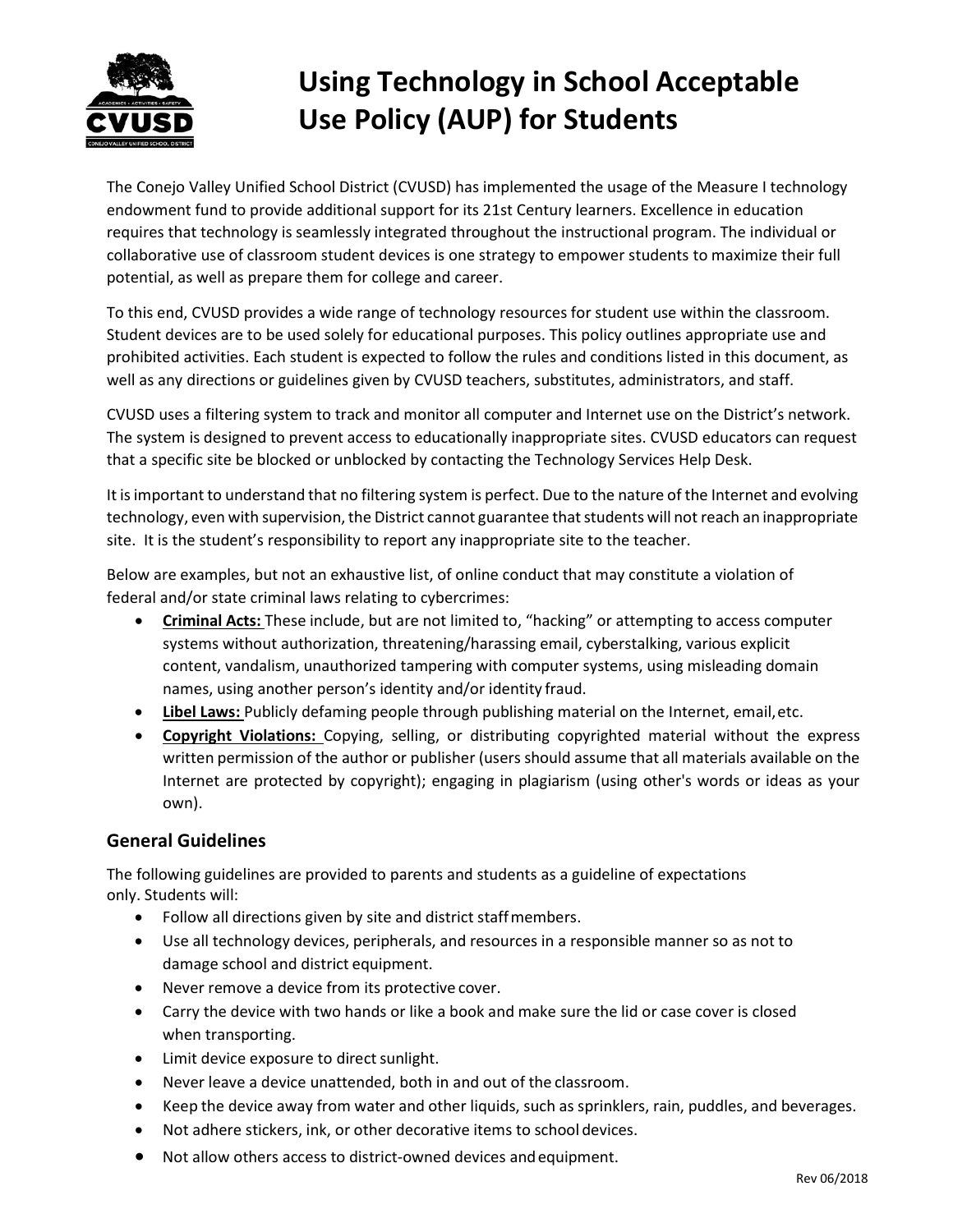# Student Behavior Guidelines and Digital Citizenship

Students are expected to exercise responsible academic behavior and Digital Citizenship when using the CVUSD network and technology equipment.

- General Use:
	- o Report any problems with a school device, network, or other system to the teacher.
	- o Stay on task and follow directions of CVUSD site and district staff.
	- o Device sound is to be muted at all times during instruction, unless otherwise directed by a teacher.
	- o During instructional time, all devices are to be used only for academic purposes. Students are not to access movies, games, or non-academic websites during class time unless granted permission by a teacher.
	- o Do not attempt to bypass security settings or Internet filters, or interfere with the operation of the network by installing illegal software including file sharing, shareware, or freeware on school computers.
	- o It is important to log off the device at the end of every session so another user cannot use passwords that are not their own.
- Digital Citizenship:
	- o Students are expected to follow all copyright laws. If there is a question regarding copyright, please consult with the teacher.
	- o Academic honesty is expected per CVUSD Board Policy and CVUSD Administrative Regulation 5131.9. Students are to complete their own work, referencing sources as required.
	- o Students are responsible for their CVUSD account, and are not to access another individual's account. Students are not to impersonate, spoof, or otherwise pretend to be someone else online. This includes, but is not limited to, sending out email, creating accounts, or posting messages or other online content (e.g. text, images, audio, or video) in someone else's name.
	- o Students are responsible for using appropriate language, both in class and online. This includes sending hateful or harassing email, making discriminatory remarks about others, and engaging in bullying, harassment, or other anti-social behaviors.
	- o Students are not to access another student's device without expressed permission.
	- o Anything done on social networking websites should not negatively impact the school learning environment and/or fellow students, teachers, and administrators.
	- o Students will not search, retrieve, save, circulate, or display hate-based, offensive, or sexually explicit material. Do not search, retrieve, save, or circulate images or information about weapons using any CVUSD computer resources unless authorized by school administrator/teacher as part of a school assignment.
	- o It is both unsafe and not recommended to post any personal information about oneself or others online, including but not limited to name, address, phone number, or school.
	- o Do not post photos of others with their first and last names on any online site, including but not limited to blogs, wikis, and discussions forums.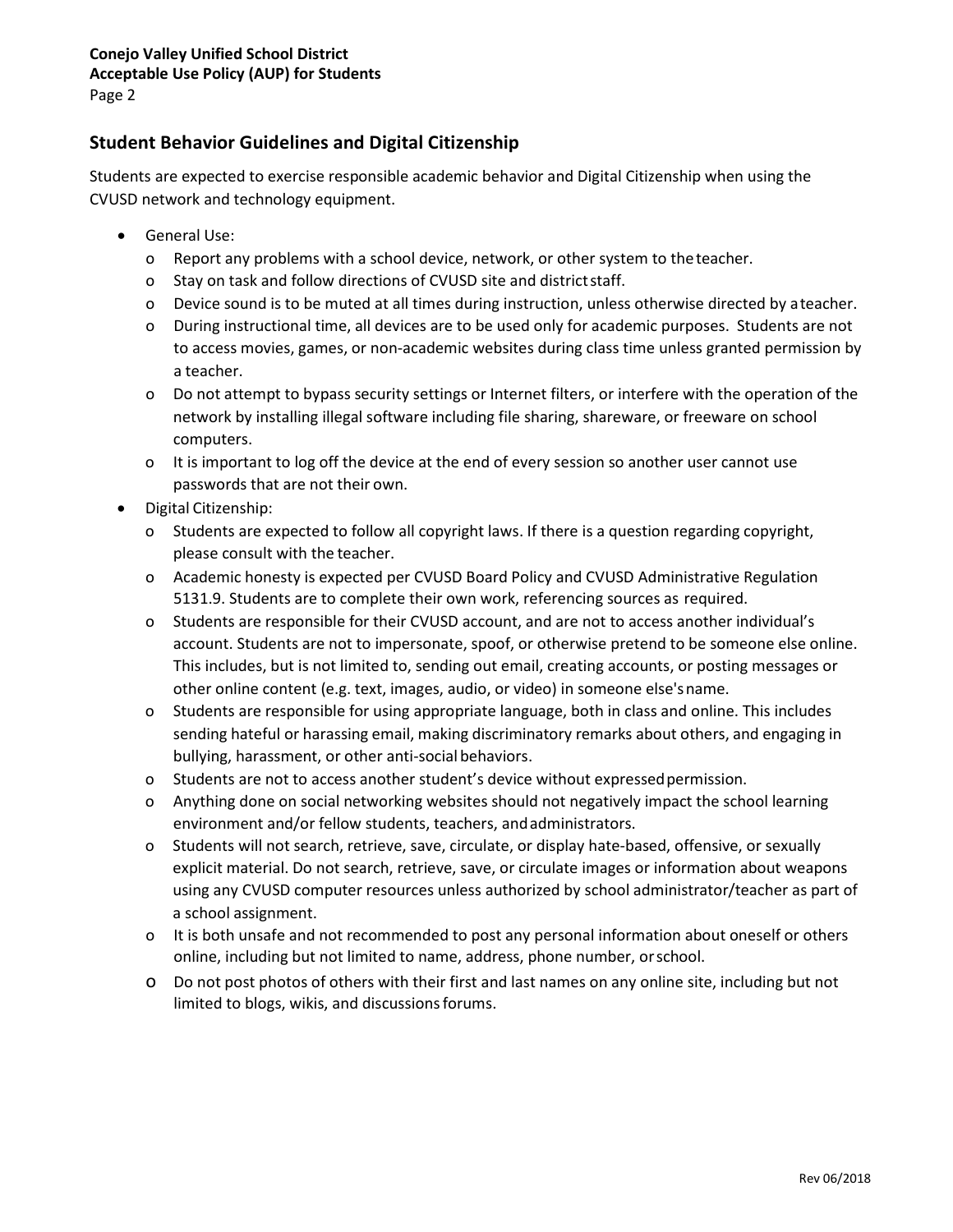# Classroom and Take-Home Devices: Logging In, Connecting to the Network, and Basic Troubleshooting

In cases where a student is required to login to a device or system, each student is expected to utilize his/her individual, district-provided username and password to access equipment owned and maintained by CVUSD. Should a student forget his/her username or password, the student should ask one of his/her teachers to retrieve it.

District-owned devices are pre-configured to automatically connect to the appropriate CVUSD Ethernet or WiFi network. Should devices not automatically connect to the configured network, students are to speak with the teacher regarding obtaining a temporary replacement device and/or further instructions.

CVUSD makes every reasonable effort to ensure classroom technology stays in proper working order. Nonetheless, the nature of modern technology lends itself to occasional down time. In the interest of best supporting classroom instruction, the following basic troubleshooting tips are provided.

- If the device will NOT power on:
	- o Ensure device has been charged or is plugged into a power outlet.
- If the student is unable to login to the device:
	- o Ensure the CAPS lock is not turned on.
	- o Check the student's username and password combination to ensure that the appropriate one is being used.
	- o Each student's teacher may print a copy of student passwords for Windows-based devices, Google Apps, and Q Student Connect via the Q Reports screen.
- Peripherals not functioning properly:
	- o Is the peripheral plugged into the device?
	- o Unplug the peripheral from the device, wait 10 seconds, plug the peripheral back into the device.
	- o Plug the peripheral into a different port on the device (if available).
- Reboot the device.
- When all else fails please inform the teacher.

## Classroom Technology Devices

#### Guidelines for Device Distribution and Return

Each CVUSD classroom teacher will, at his/her discretion, implement and communicate the device distribution and retrieval rules and expectations for the classroom.

Students will:

- Exercise care when removing and returning devices to the designated classroom storage cupboard.
- Exercise care when unplugging a device from its power cord.
- When returning a device, utilize the device's designated cupboard device slot and plug in the device's individual power cord.
- Return the device at the end of a class session or at the discretion of site and district staff members. If a student refuses to return a device, it may be reported stolen to the Thousand Oaks Police Department.
- Do not modify the hardware, security measures, or software loaded on the device.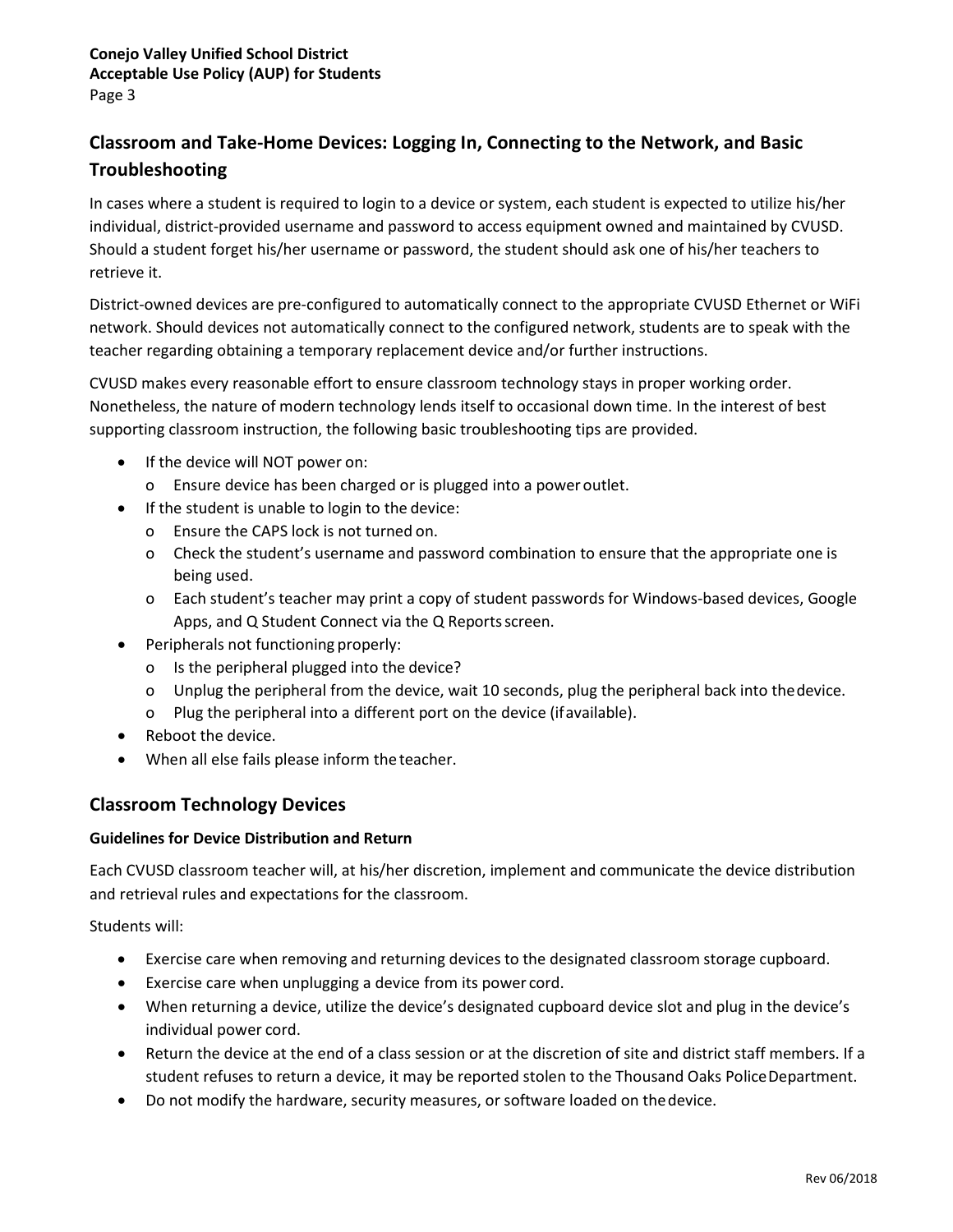#### Parent and Student Liability for Classroom Devices:

Students are expected to treat school and classroom devices with the appropriate care and respect. As applicable, the CVUSD student behavior policies will be enforced regarding any damage to school or classroom devices. Damage includes, but is not limited to, broken screens, cracked casing, inoperability, water damage, etc.

#### Student Take-Home Devices

#### Guidelines for Device Distribution and Return

Each CVUSD school site will, at its discretion, determine specific procedures and policies for distributing 1:1 student take-home devices. The following guidelines are provided to schools, parents, and students as a guideline of expectations. Students will:

- Pick up and return the devices at the location designated by the school.
- Exercise care when picking up/returning a device.
- Return the device by the specified deadline.

#### Parent and Student Liability for Take-Home Devices:

Take-home devices are for student use only. Students are expected to treat school and classroom devices with the appropriate care and respect. As applicable, the CVUSD student behavior policies will be enforced regarding any damage to school technology devices. Damage includes, but is not limited to broken screens, cracked casing, inoperability, water damage, etc.

If the CVUSD-owned device is damaged, lost, stolen or fails to be returned to CVUSD, it may result in the device reported stolen to the Thousand Oaks Police Department.

## Bring Your Own Device (BYOD)

One option available is BYOD. Students may bring their privately owned portable technology devices such as laptops, tablets, smart phones, etc. to school for academic use.

Bringing privately owned devices to school is completely optional. Although research shows that personal computing devices are very effective at engaging students in the learning process, a student's learning experience will not be adversely affected by not bringing a device to school.

This policy outlines appropriate use and prohibited activities for BYOD devices.

#### BYOD Guidelines

Each CVUSD classroom teacher will, at his/her discretion, implement and communicate the BYOD rules and expectations for the classroom. For example, some teachers may request that students refrain from smart phone use during class. The following guidelines are provided to parents and students as a guideline of expectations and opportunities only:

- Students may bring devices that fit into the following categories: laptops, netbooks, tablets/iPads, and smartphones.
- Devices are to be used only during specified times during the instructional period. These times are designated by the child's teacher, school administrator, or other district and site staff members.
- There should be no expectation of printing student documents directly from a student BYOD.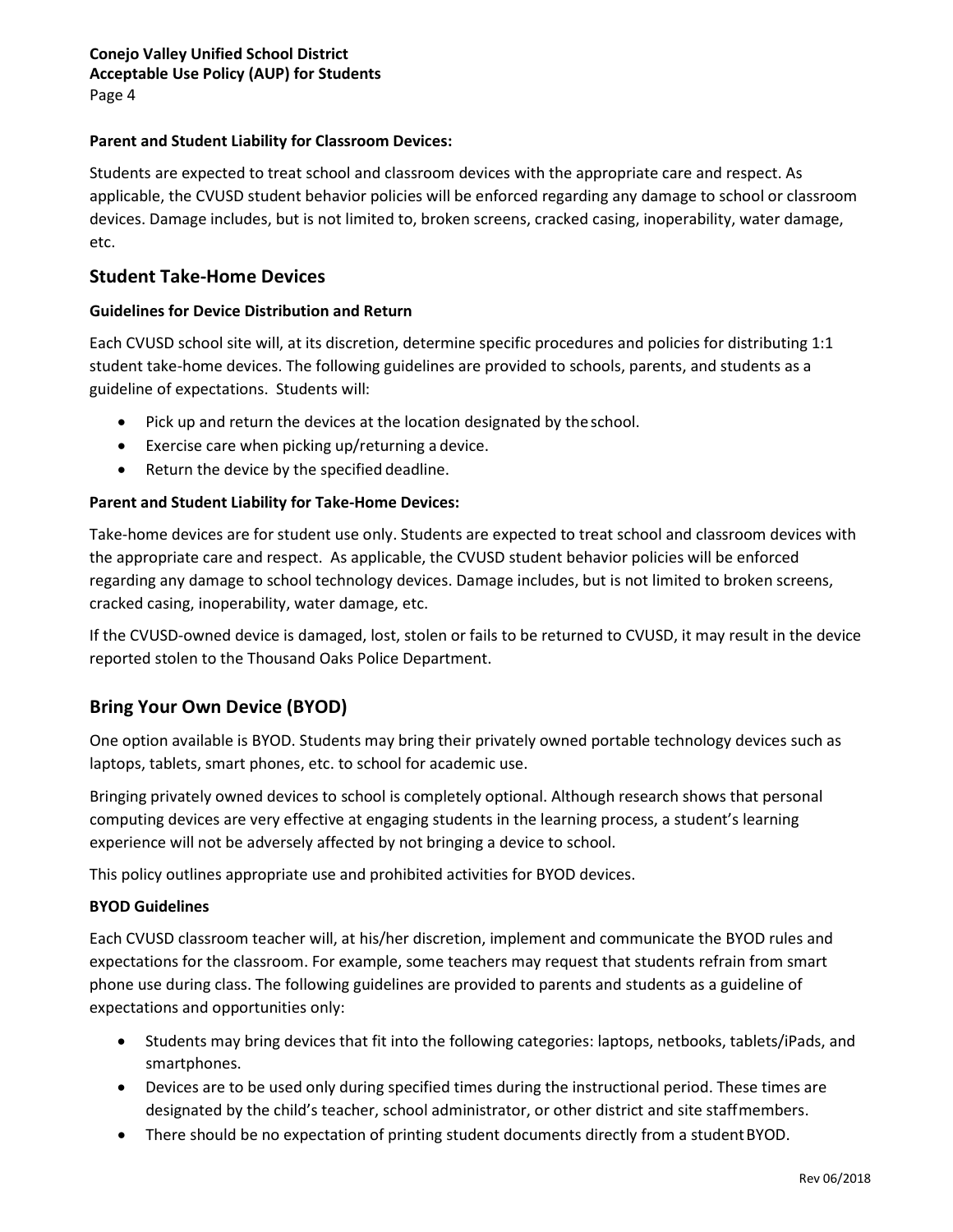#### Proper Care of BYOD

Student use of technology in the classroom is considered a privilege at CVUSD. Students are expected to exercise responsible behavior when handling technology, including personally-owned devices and the devices of others. This behavior includes, but is not limited to the following.

- Any devices brought to school should be brought in a protective case or sleeve to limit the potential for damage to the device.
- Devices should be carried with two hands or like a book at all times.
- Limit device exposure to direct sunlight.
- Never leave a device unattended, both in and out of the classroom.
- Keep the device away from water and other liquids, such as sprinklers, rain, puddles, and beverages.
- Any devices, for which anti-virus software is available, must have an up-to-date version of the antivirus software running. Although this is not an exhaustive list of free anti-virus software, the following is provided for parent and student convenience.
	- o Windows-based devices:
		- Avast: https://www.avast.com/en-us/index
		- Microsoft Security Essentials: http://windows.microsoft.com/enus/windows/security- essentials-download

#### BYOD: Logging In, Connecting to the Network, and Basic Troubleshooting

Each student is expected to use his/her own username and password to access the CVUSD WiFi network via any student or family-owned devices. CVUSD makes every reasonable effort to ensure that the WiFi network (at available schools) remains in proper working order and is available to students for connection via BYOD. However, the nature of modern technology lends itself to occasional down time.

In the interest of best supporting classroom instruction, see the basic troubleshooting tips that are listed in Classroom and Take-Home Devices section.

#### CVUSD Liability for Parent and Student-Owned (BYOD)

Student and family technology brought to school remains the sole property of the student and therefore will not receive direct technical support from CVUSD technology staff. As such, any technical support for the device must be provided by the student and family.

CVUSD makes every reasonable effort to maintain a safe learning environment for all students. CVUSD assumes no responsibility for damage, loss, or theft of devices a student brings to school. As with any other student property, devices brought to school from home are the responsibility of the student. It is recommended that families stress the important responsibilities students have when bringing their devices to school.